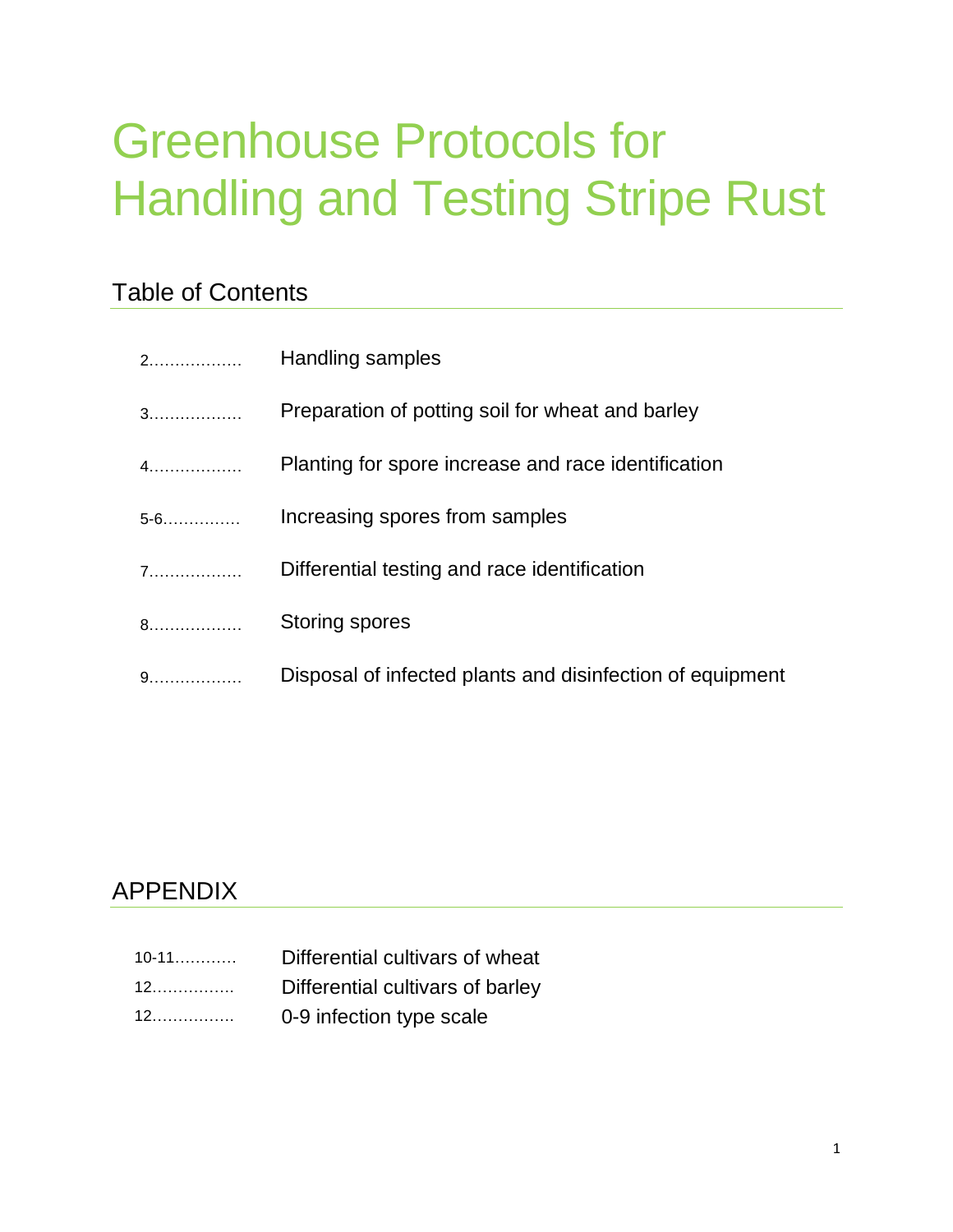### Handling samples

#### **Collecting stripe rust samples**

When collecting stripe rust samples from the field, collect 5-7 sporulating leaves for each sample from a single field or single variety if possible. Place leaf samples in a rust survey bag or glycene bag (bags used to cover crossed wheat heads are also suitable for collecting samples). Do not use plastic bags because they will cause leaves to rot quickly.

#### **Receiving stripe rust samples**

When a stripe rust sample arrives, number the sample and input the sample information into a computer file.

If plants are not ready for inoculation, keep rust samples in a refrigerator at  $4^{\circ}$ C.

For stripe rust samples arriving from other countries, open the package in a bio-safety cabinet. Inoculation of plants with foreign samples should be conducted separately from U.S. samples.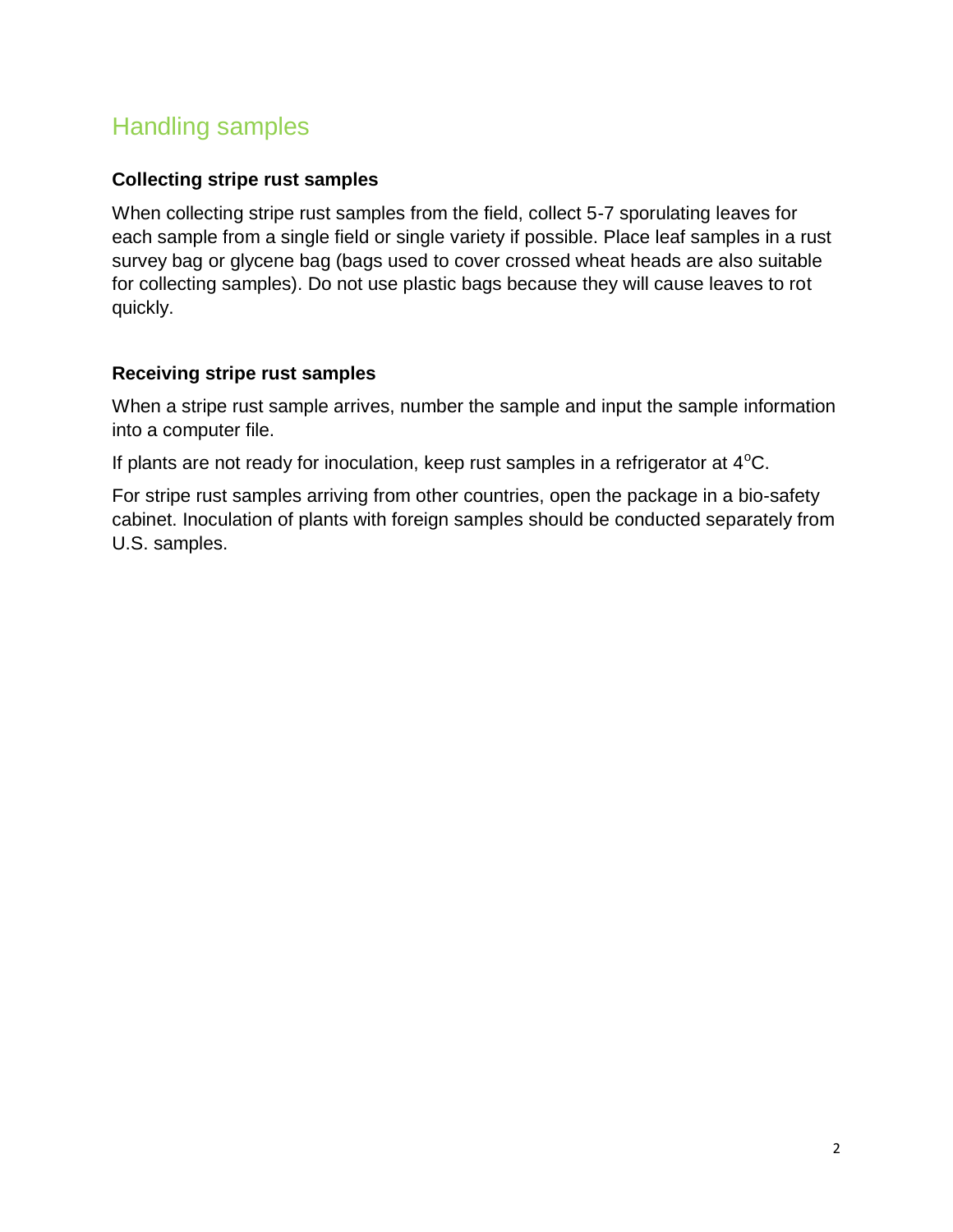# Preparation of potting soil for wheat and barley

| <b>Potting Mixture</b>         |                      |  |
|--------------------------------|----------------------|--|
| Peat moss                      | 6 gal                |  |
| <b>Perlite</b>                 | 2 gal                |  |
| <b>Sand</b>                    | 3 gal                |  |
| <b>Commercial potting soil</b> | 3 gal                |  |
| <b>Vermiculite</b>             | 4 gal                |  |
| <b>Osmocote</b> (14-14-14)     | 1 cup (at $3.3g/L$ ) |  |
| Water                          | 2 gal                |  |

- $\Box$  Mix 30 minutes for uniformity of texture.
- $\Box$  Make sure to add in the fertilizer.
- $\Box$  Clean the mixer and mixing area after use.
- $\Box$  Take all safety precautions when operating the mixer.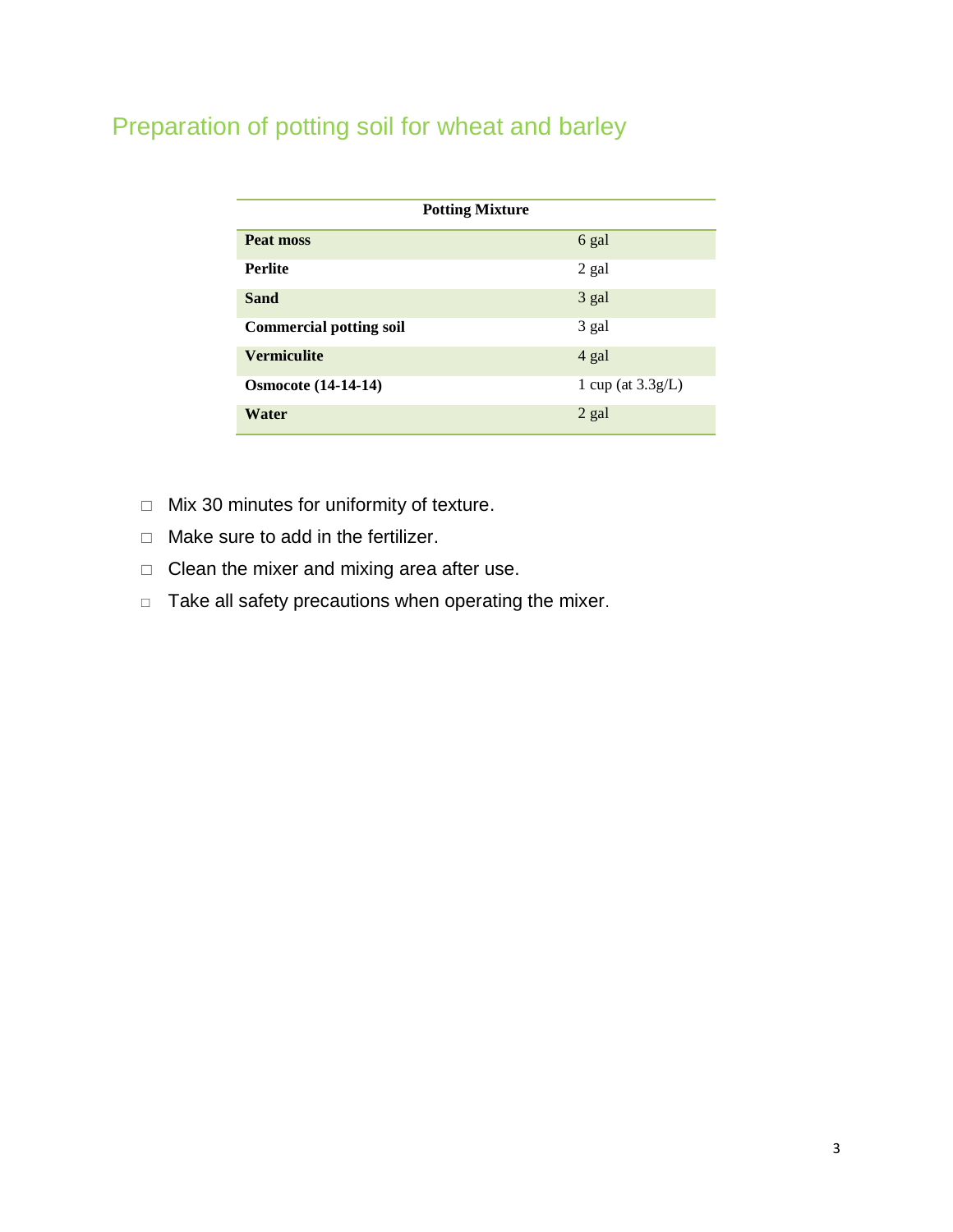### Planting for spore increase and race identification

- $\Box$  Determine the number of pots needed and lay out all pots on the bench.
- $\Box$  Fill pots with potting mixture and gently firm the soil.
- $\Box$  Seeding: for planting individual varieties, use 7-15 seeds.
- $\Box$  Insert a label in each pot (or insert labels after seeding and covering).

#### **Wheat**

For planting the wheat differential set (18 varieties), use 5 seeds for each variety according to the following diagram:



An optional two additional varieties can be added to the last pot such as a susceptible check and a variety containing a particular gene of interest.

#### **Barley**

The barley differential set (12 varieties) is planted following the same protocol for wheat, but with four differentials planted per pot.

- $\Box$  Cover seeds with the prepared potting mixture, place pots in a metal tray, and bottom water by filling the tray. Do not water from the top of the pots.
- $\Box$  Clean the bench and the planting area.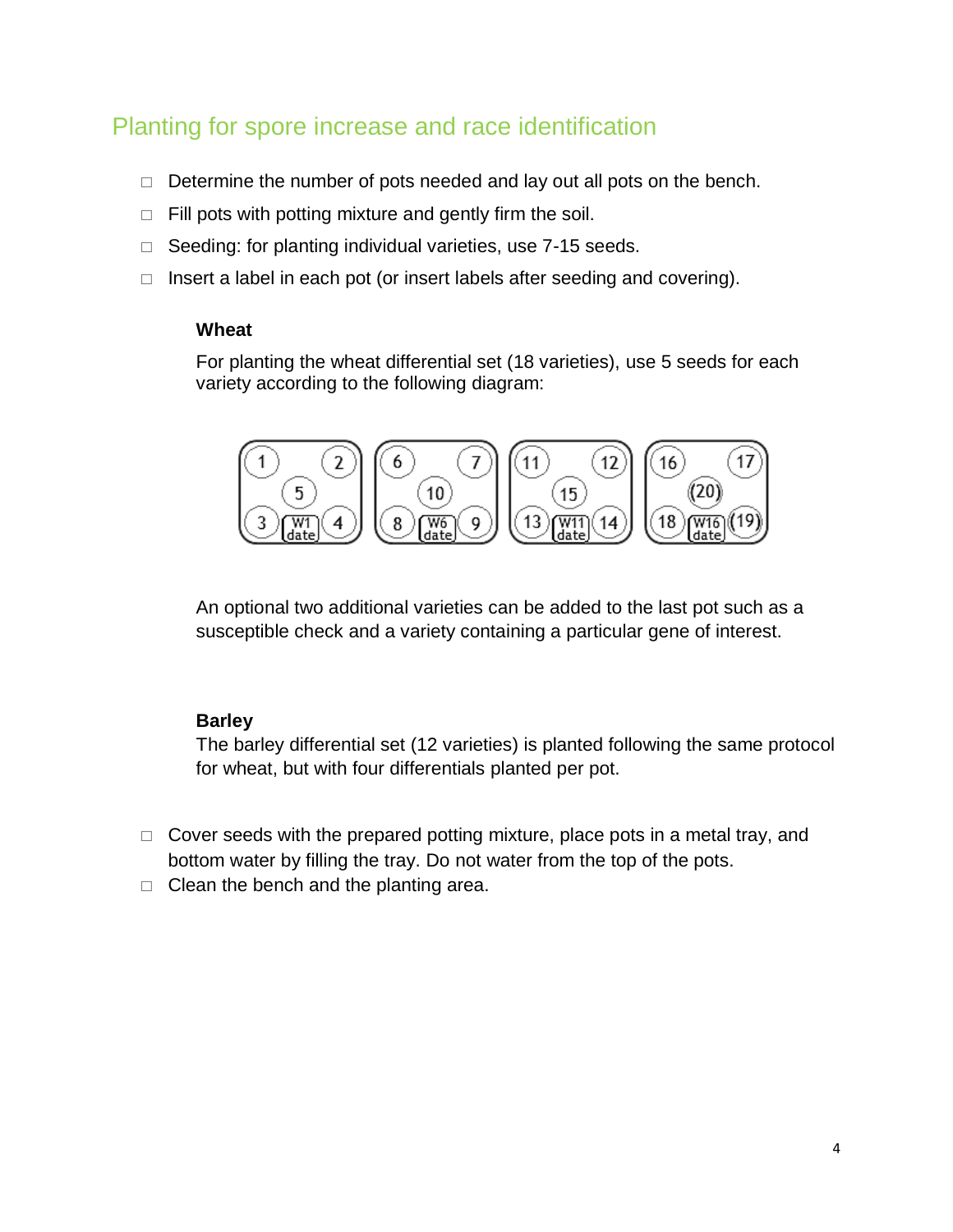### Increasing spores from samples

#### **Inoculation**

Depending on the quality and quantity of the sample, transfer rust spores onto a susceptible variety (use Nugaines for wheat samples, and Steptoe for barley samples), the variety that the sample was collected from, and some differential varieties that may be susceptible.

If a sample is from a grass species, transfer spores onto both Nugaines and Steptoe to determine if the sample came from wheat stripe rust (*Puccinia striiformis* f. sp. *tritici*), barley stripe rust (*Puccinia striiformis* f. sp. *hordei*), or other *Puccinia* species.

A rust sample is considered an original isolate. To obtain enough spores for an isolate to be used in race identification and other studies, rust spores from sample leaves should be used to inoculate seedlings of a susceptible variety as instructed above (this process is also called "spore transfer"). Plants used for inoculation should be in the twoleaf stage, and can be gently rubbed parallel to the leaf veins with fingers prior to inoculation. The following inoculation methods can be used (with the effectiveness of each method depending on the quality and quantity of a sample):

- $\Box$  Rub plants with sample leaves. This method is effective and efficient when samples have a reasonably good amount of spores.
- $\Box$  Use a fine brush. If a sample is fresh and has a limited amount of rust pustules, but is sporulating, use a fine paint brush to transfer spores onto the leaves of susceptible plants.
- $\Box$  Use a spatula. If sample leaves are dry, and rust pustules have not yet erupted, use a spatula to scratch open the pustules and transfer exposed spores onto leaves.
- $\Box$  Petri dish method. When samples are old, dry, and have a limited number of rust pustules—or rust pustules are mostly necrotic spots with few uredia—place sample leaves on a moist 3M filter paper (or paper towel) in a petri dish. Place the petri dish in a  $4^{\circ}$ C refrigerator at for 10 to 24 hours depending on the dryness of the sample. Spores may be produced, and can be used for inoculation using a fine brush.

#### **Incubation**

Inoculated plants are kept in a dew chamber at  $10^{\circ}$ C for 24 hours (minimum 12 hours). Before removing plants from the chamber, make sure that there is sufficient dew formation on the plants. If not, check to see if the dew chamber is functioning properly, and incubate plants until there is sufficient dew formation. Total incubation time should not exceed 48 hours.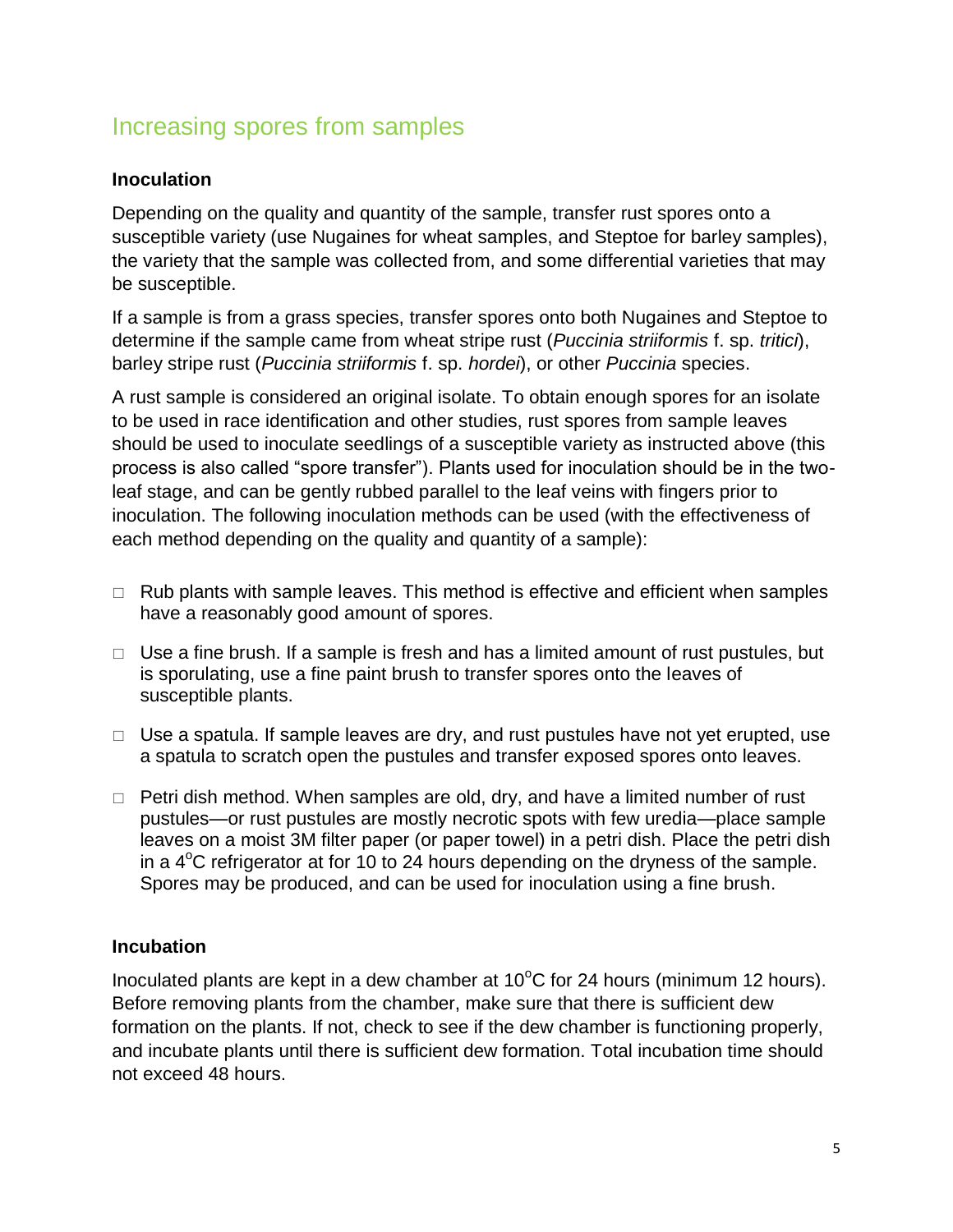#### **Foreign samples**

When increasing foreign stripe rust isolates, the inoculated plants should be kept in separate growth chambers from plants inoculated with U.S. isolates.

#### **Note:**

- Before inoculation, make sure the dew chamber is functioning properly, and wash dew chamber thoroughly with water.
- Before and after transferring each sample, wash hands, the inoculation box, and the air of the greenhouse section to reduce the possibility of contamination.
- Conduct inoculation in the inoculation container. Keep the section doors closed to reduce air movement.
- Save the original sample leaves and keep them in a refrigerator until successful infection of the inoculated plants is determined. After a successful infection is observed, destroy all sample leaves in an autoclave.

#### **Growth conditions**

After removing inoculated plants from the dew chamber, place each pot in a plastic booth in a growth chamber at a diurnal temperature cycle gradually changing from  $4^{\circ}$ C at 2am to  $20^{\circ}$ C at 2pm with a 16 hour photoperiod. Water plants properly. New spores can be harvested about 16-20 days after inoculation.

#### **Spore Collection**

Spore collection should be done in the hood or within a plastic booth with a spore collector connected to a vacuum pump. Wash the hood and hose with detergent after collecting each sample. The sample should be clearly labeled. If rust infections have not occurred within 18 days after inoculation, the plants should be discarded to avoid aphid infestation and/or mildew occurrence.

Spores from foreign isolates and U.S. isolates should be collected at separate times to avoid contamination.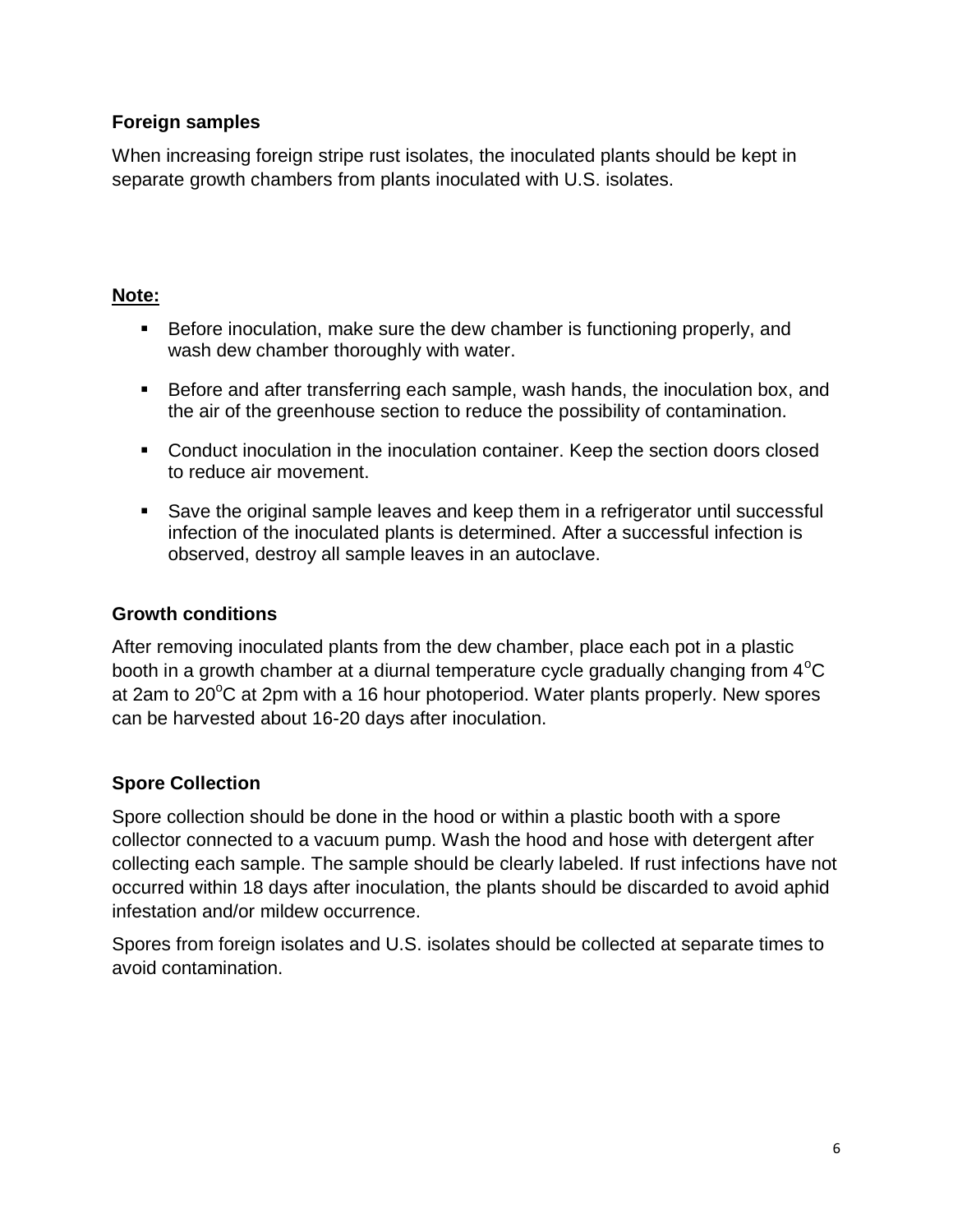### Differential testing and race identification

- $\Box$  Use correct seed of differential varieties for race identification. Plant seed exactly as the differential plant scheme shown above.
- $\Box$  Grow and use healthy plants at the 2-leaf stage for inoculation.
- $\Box$  Use fresh spores, or dry spores that have been stored in a refrigerator for less than one month, for race identification.
- $\Box$  The following inoculation methods can be used (with the effectiveness of each method depending on the quality and quantity of a sample):
	- o Mix spores with talcum powder and dust the spores over the plants.
	- o Spray plants with a spore suspension either in water with Tween 20, or in mineral oil using an atomizer or sprayer.
	- o Shake infected plants directly above differential hosts.
- $\Box$  After incubation in the dew chamber for 24 hours, place inoculated plants of the whole differential set into a square plastic booth, and grow the plants in the growth chamber at the diurnal temperature cycle gradually change from  $4^{\circ}$ C at 2am to 20 $\mathrm{^{\circ}C}$  at 2pm with A 16 hour photoperiod. Do not let plants dry and do not over water plants.
- $\Box$  20 days after inoculation, record infection type for each variety using the 0 to 9 scale.
- $\Box$  Determine the race of the isolate based on the avirulent/virulent pattern, and refer to previously identified races.
- $\Box$  If an isolate appears to be a mixture, obtain sub-isolates by growing spores on key differential varieties, and repeat the test.
- $\Box$  If an isolate appears to be a new race, obtain single-pustule or single-spore isolates, and test the isolates again on the whole set of differentials.
- $\Box$  If an isolate is confirmed to be a new race, obtain single-pustule or single-spore isolates, and test isolates on the supplementary set of differentials, and collect two small vials and two large vials of the spores and store in liquid nitrogen.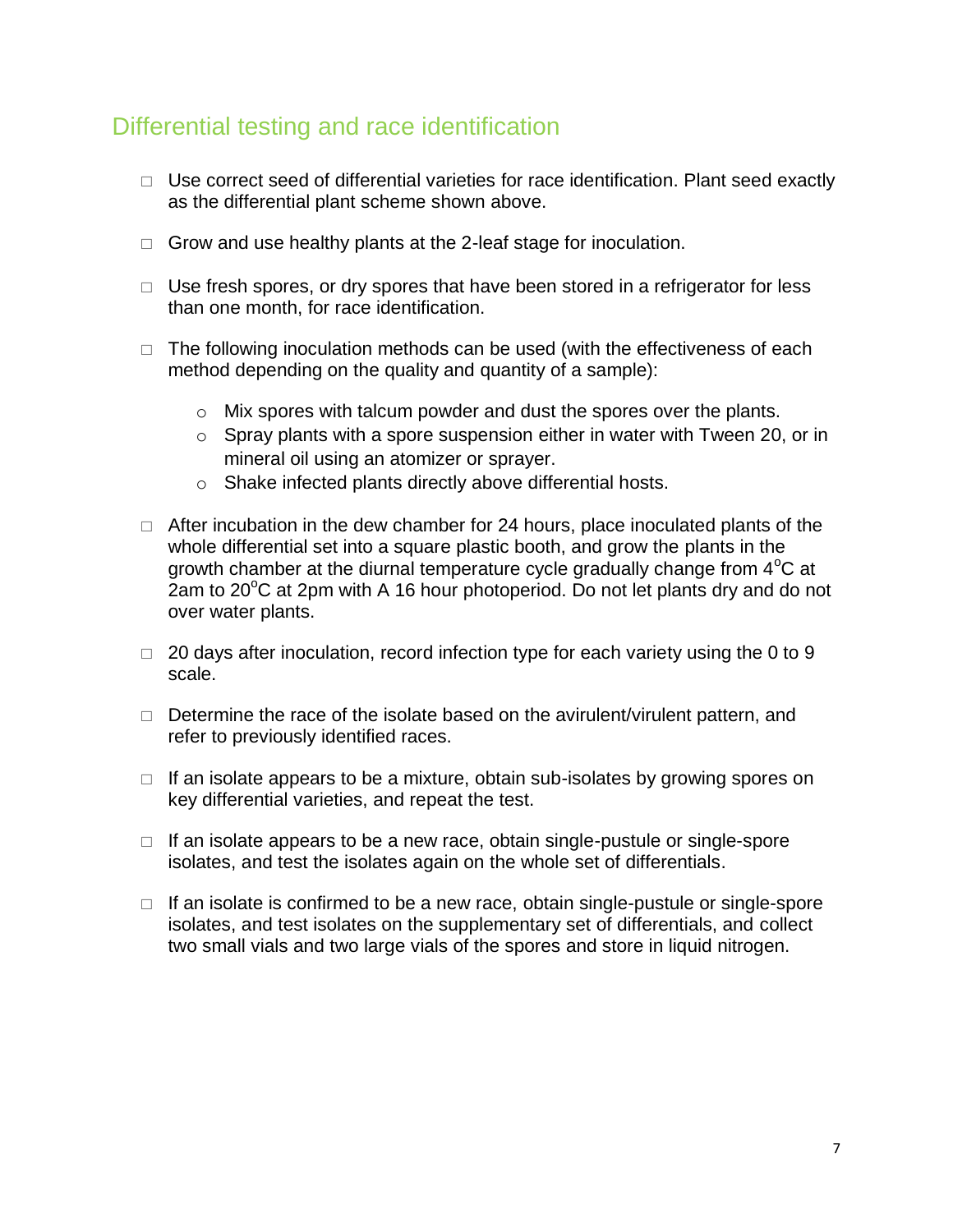### Storing spores

Different methods can be used for different purposes of storage. For any purpose, spores should be dry. Spores can be dried in a desiccator for two to three days. For short-term storage (less than 3 months), keep spores at  $4^{\circ}$ C. For long-term storage, store spores in liquid nitrogen, strictly following the procedures below:

- $\Box$  Dry spores in a desiccator for 2 to 5 days.
- $\Box$  Put spores in a glass vial or food grade Mylar bag.
- $\Box$  Place a label with isolate number and date into the vial.
- $\Box$  Seal the vial using a gas flame (only a trained person can do this).
- $\Box$  Place sealed vials in alcohol for one to two days to check if the vials sealed perfectly. Throw away failed ones and repeat the process.
- $\Box$  Put the vials in a liquid nitrogen tank and clearly record the tank positions of the samples in a liquid nitrogen storage file.
- $\Box$  If a vial of spores in the liquid nitrogen is used, it should be replaced with spores of the same isolate as soon as possible.
- $\Box$  Depending on the type and quality of the liquid nitrogen tanks, tanks should be refilled with liquid nitrogen every 10 to 14 days to maintain adequate liquid nitrogen levels.

Two small vials of spores from the original isolates should be stored in liquid nitrogen. Spores can be stored in a -70 $\mathrm{^{\circ}C}$  or -80 $\mathrm{^{\circ}C}$  deep freezer for several months to a year. If small Mylar bags are used for storing spores in liquid nitrogen or a freezer, the bags should be sealed completely. Spores stored in a  $4^{\circ}$ C refrigerator can be used directly for inoculation. Spores taken from liquid nitrogen, or a -70 $\mathrm{^{\circ}C}$  or -80 $\mathrm{^{\circ}C}$  freezer, should be set out on a bench for several minutes and then heat shocked for 2 minutes by submerging vials in warm water (about  $50^{\circ}$ C), do not exceed 2 minutes. You may use fingers to adjust water temperature (water should feel warm, but not too hot). The easiest way is to hold a beaker containing the spore vials or bags under warm tap water for exactly 2 minutes.

Foreign and U.S. isolates should be stored in separate boxes.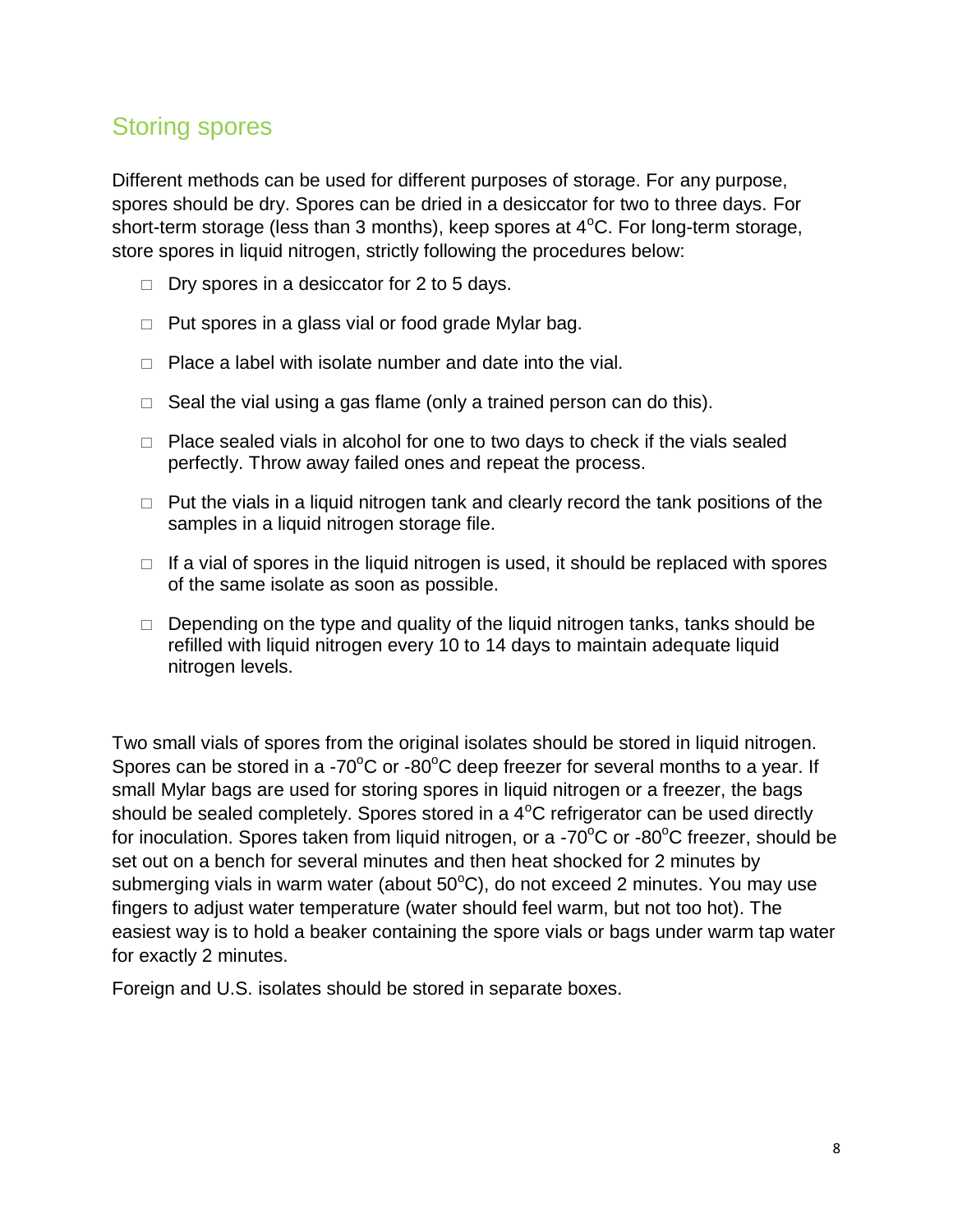# Disposal of infected plants and disinfection of equipment

Once rust data are recorded and spores are collected, infected plants should be removed from the growth chamber as soon as possible to reduce contamination.

Infected plants should be separated from regular garbage. Use thick plastic bags for disposing infected plants. For plants infected with local isolates, leave bags of plants in greenhouse until plants have completely rotted or dried out (make sure stripe rust spores are also dead). Then the bags can be disposed into a garbage tank. For plants infected with isolates from other regions (e.g. western Washington and other states), plants should be placed in autoclavable plastic bags and autoclaved before disposing.

Collectors, dusters, plastic booths, trays, and other things used for handling rust spores should be soaked in detergent water with bleach for 15 minutes to disinfect spores, the wash thoroughly and dry completely in heating room for re-use.

Plants, soils, and pots used for increasing and testing foreign isolates must be autoclaved before disposing or reusing.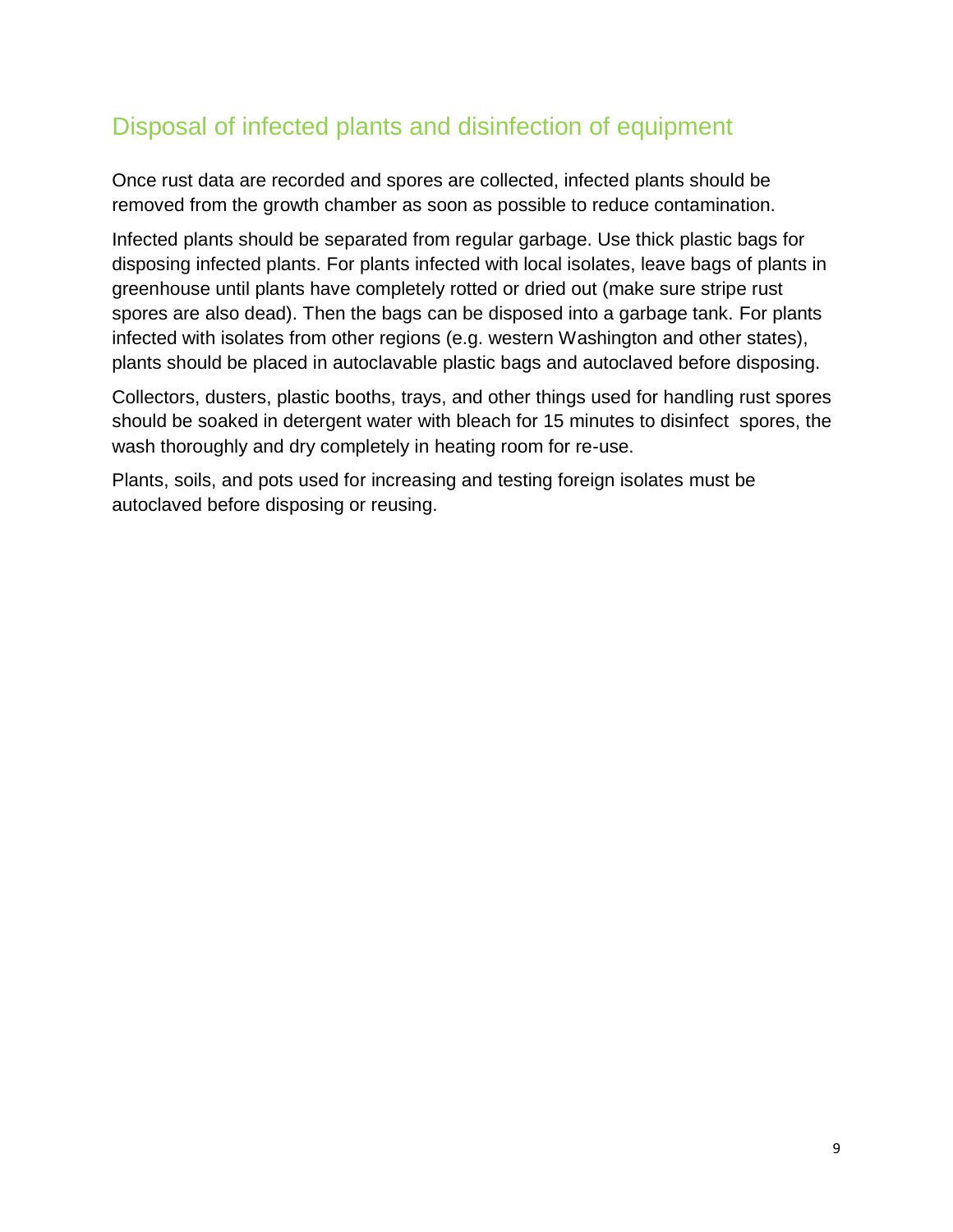# APPENDIX

# Differential Cultivars of Wheat

| Differential No. | <b>Name</b>              | <b>Type</b> | Yr gene      |
|------------------|--------------------------|-------------|--------------|
| $\mathbf{1}$     | AvSYr1NIL                | Spring      | Yr1          |
| $\boldsymbol{2}$ | AvSYr5NIL                | Spring      | Yr5          |
| $\mathbf{3}$     | AvSYr6NIL                | Spring      | Yr6          |
| 4                | AvSYr7NIL                | Spring      | Yr7          |
| $\overline{5}$   | AvSYr8NIL                | Spring      | Yr8          |
| 6                | AvSYr9NIL                | Spring      | Yr9          |
| $\overline{7}$   | AvSYr10NIL               | Spring      | Yr10         |
| 8                | AvSYr15NIL               | Spring      | Yr15         |
| $\boldsymbol{9}$ | AvSYr17NIL               | Spring      | Yr17         |
| 10               | AvSYr24NIL               | Spring      | Yr24         |
| 11               | AvSYr27NIL               | Spring      | Yr27         |
| 12               | AvSYr32NIL               | Spring      | Yr32         |
| 13               | Avs/IDO377s (F3-41-1)    | Spring      | Yr43         |
| 14               | $Avs/Zak$ (1-1-35-line1) | Spring      | Yr44         |
| 15               | AvSYrSPNIL               | Spring      | <b>YrSP</b>  |
| 16               | AvSYrTres1NIL            | Spring      | YrTr1        |
| 17               | Avs/Exp1/1-1 Line 74     | Spring      | YrExp2       |
| 18               | Tyee                     | Winter      | <b>YrTye</b> |

### *Yr* **single-gene line differentials**

### **Supplementary set**

| Differential No. | <b>Name</b> | <b>Type</b> | <i>Yr</i> gene |
|------------------|-------------|-------------|----------------|
| S1               | Kalyansona  | Spring      | Yr2            |
| S <sub>2</sub>   | Vilmorin 23 | Winter      | Yr4a, YrV23    |
| S <sub>3</sub>   | Hybrid 46   | Winter      | Yr4b, YrH46    |
| <b>S4</b>        | Hugenoot    | Spring      | Yr25           |
| S <sub>5</sub>   | AvSYr28NIL  | Spring      | Yr28           |
| <b>S6</b>        | AvSYr31NIL  | Spring      | Yr31           |
| <b>S7</b>        | AvSYrANIL   | Spring      | YrA            |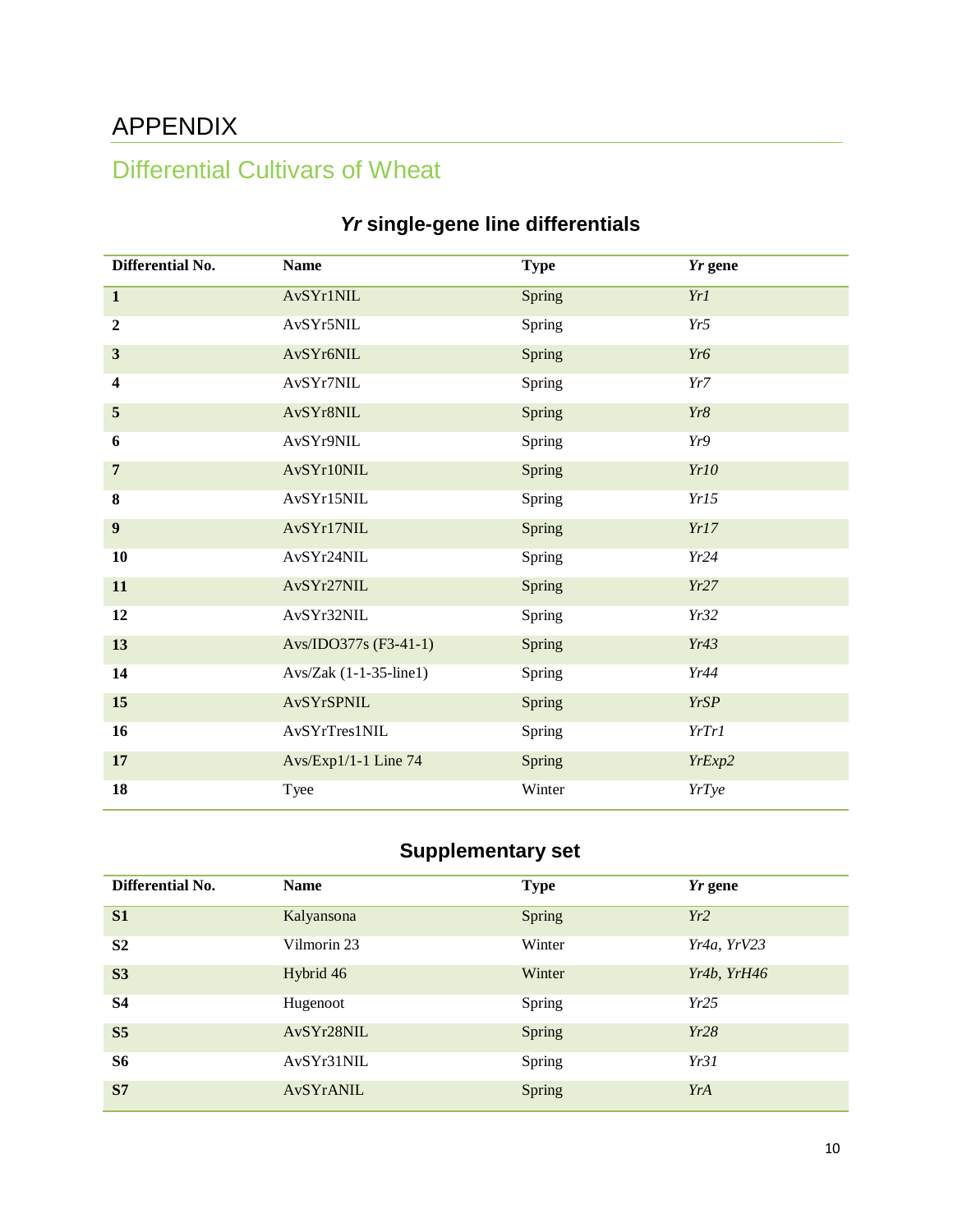| <b>Differential</b>     |                 | Genotype         |             | $Yr$ gene(s)        |
|-------------------------|-----------------|------------------|-------------|---------------------|
| No.                     | <b>Name</b>     | <b>ID Number</b> | <b>Type</b> |                     |
| 1                       | Lemhi           | CI 011415        | Spring      | Yr21                |
| $\overline{2}$          | Chinese 166     | CI 011765        | Winter      | Yr1                 |
| $\overline{\mathbf{3}}$ | Heines VII      | PI 201195        | Winter      | Yr2, YrHVII         |
| $\overline{\mathbf{4}}$ | Moro            | CI 013740        | Winter      | Yr10, YrMor         |
| 5                       | Paha            | CI 014485        | Winter      | YrPa1, YrPa2, YrPa3 |
| 6                       | Druchamp        | CI 013723        | Winter      | Yr3a, YrD, YrDru    |
| 7                       | AvSYr5NIL       | YR 00004         | Spring      | Yr5                 |
| $\bf{8}$                | Produra         | CI 017460        | Spring      | YrPr1, YrPr2        |
| 9                       | Yamhill         | CI 014563        | Winter      | Yr2, Yr4a, YrYam    |
| 10                      | <b>Stephens</b> | CI 017596        | Winter      | Yr3a, YrS, YrSte    |
| 11                      | Lee             | CI 012488        | Spring      | Yr7, Yr22, Yr23     |
| 12                      | Fielder         | CI 017268        | Spring      | Yr6, Yr20           |
| 13                      | Tyee            | CI 017773        | Winter      | YrTye               |
| 14                      | <b>Tres</b>     | CI 017917        | Winter      | YrTr1, YrTr2        |
| 15                      | Hyak            | PI 511674        | Winter      | Yr17, YrTye         |
| 16                      | <b>Express</b>  | DA 984034        | Spring      | YrExp1, YrExp2      |
| 17                      | AvSYr8NIL       | YR 000008        | Spring      | Yr8                 |
| 18                      | AvSYr9NIL       | YR 000009        | Spring      | Yr9                 |
| 19                      | Clement         | PI 518799        | Winter      | Yr9, YrCle          |
| 20                      | Compair         | PI 325842        | Spring      | Yr8, Yr19           |

#### **Old U.S. differential set**